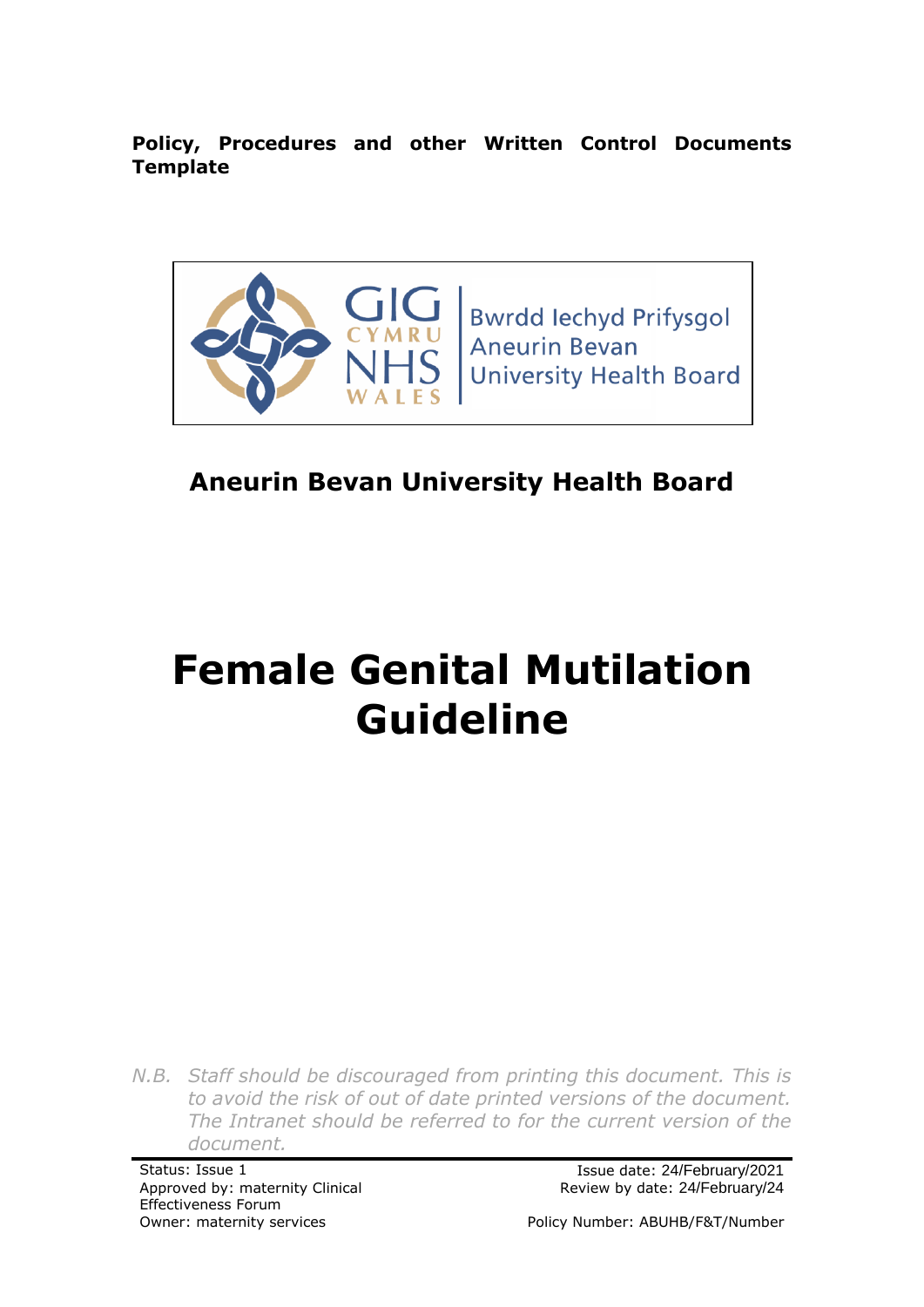#### **Contents:**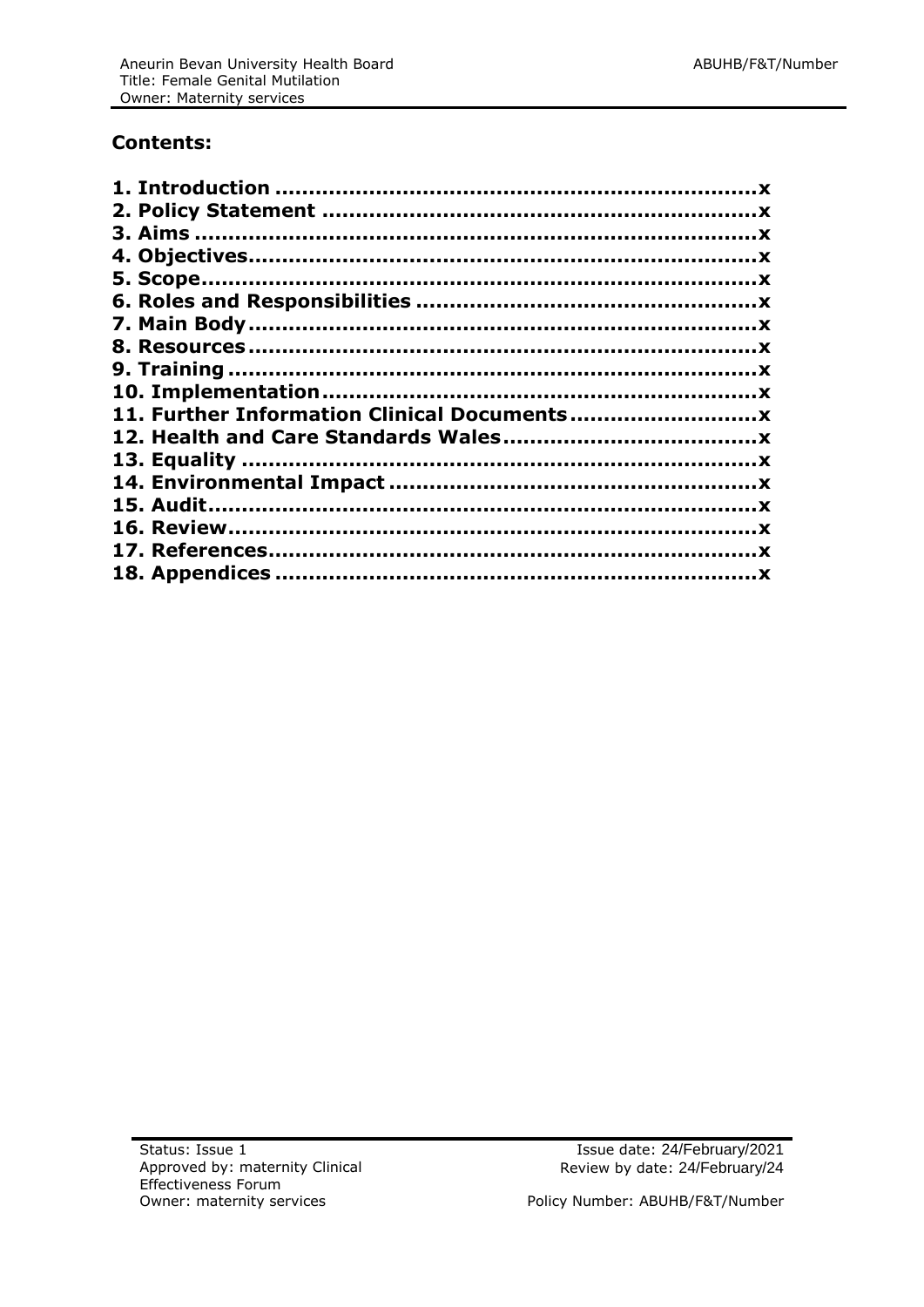#### <span id="page-2-0"></span>**1. Introduction/Overview**

Female genital mutilation, also known as *female genital cutting*, *female genital mutilation/cutting* or *cutting*, refers to all procedures involving partial or total removal of the external female genitalia or other injury to the female genital organs for non-medical reasons, sometimes known as circumcision or female circumcision. The widely accepted classification of FGM developed by the World Health Organization (WHO) in 1995 and updated in 2007 is shown below. FGM is practised for a variety of complex reasons, usually in the belief that it is beneficial for the girl. It has no health benefits and harms girls and women in many ways. FGM is a human rights violation and a form of child abuse, breaching the United Nations Convention on the Rights of the Child, and is a severe form of violence against women and girls.

#### <span id="page-2-1"></span>**2. Policy Statement**

What is the commitment of the Health Board? What is the statement of intent? Cross reference to relevant Health and Care Standards Wales.

#### <span id="page-2-2"></span>**3. Aims/Purpose**

This local guideline has been written to ensure that care and support for pregnant women with FGM is standardised and accessible. It follows the RCOG green top guideline Number 53 for Female genital mutilation and its management, and the All Wales clinical pathway for female genital mutilation. Both documents are embedded in the guideline.

#### <span id="page-2-3"></span>**4. Objectives**

This document aims to achieve standardisation and best evidence based care and support for women with FGM.

## <span id="page-2-4"></span>**5. Scope**

The document related to all staff within Maternity Services, under the Family and Therapies division at ABUHB.

#### <span id="page-2-5"></span>**6. Roles and Responsibilities**

Who is responsible for implementation? All health care professionals involved in the care of women with FGM and responsible for the implementation of this document.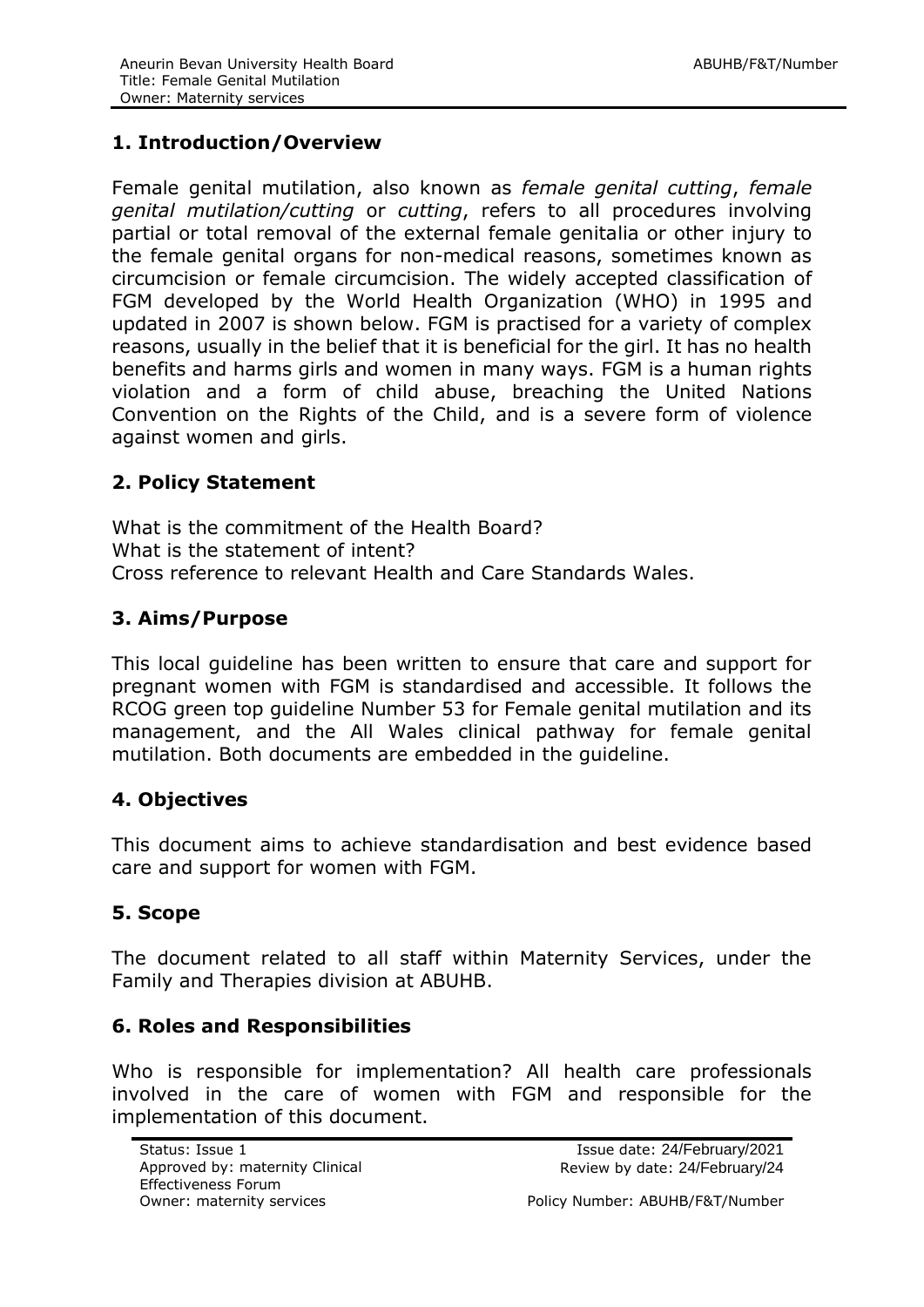All women should be referred to the lead Consultant Obstetrician for female genital mutilation, Mrs Sajitha Parveen, and the lead midwife for safeguarding.

# <span id="page-3-0"></span>**7. Main Body**

The All Wales Clinical Pathway – Female Genital Mutilation (FGM) should be followed for all women. This guides professionals on mandatory reporting. For the care and management of women with FGM in pregnancy and for birth, the RCOG guidelines should be followed.

## **Useful links**

[https://www.google.co.uk/url?sa=t&rct=j&q=&esrc=s&source=web&cd=](https://www.google.co.uk/url?sa=t&rct=j&q=&esrc=s&source=web&cd=&cad=rja&uact=8&ved=2ahUKEwiY_5bzma3uAhU9tXEKHeOoD-oQFjAAegQIBBAC&url=https%3A%2F%2Fphw.nhs.wales%2Fservices-and-teams%2Fnational-safeguarding-team-nhs-wales%2Fguidance-key-topics%2Ffemale-genital-mutilation-fgm-all-wales-clinical-pathway-guidance%2F&usg=AOvVaw0-rwSIIXXYZI1JKzgFrQAk) [&cad=rja&uact=8&ved=2ahUKEwiY\\_5bzma3uAhU9tXEKHeOoD](https://www.google.co.uk/url?sa=t&rct=j&q=&esrc=s&source=web&cd=&cad=rja&uact=8&ved=2ahUKEwiY_5bzma3uAhU9tXEKHeOoD-oQFjAAegQIBBAC&url=https%3A%2F%2Fphw.nhs.wales%2Fservices-and-teams%2Fnational-safeguarding-team-nhs-wales%2Fguidance-key-topics%2Ffemale-genital-mutilation-fgm-all-wales-clinical-pathway-guidance%2F&usg=AOvVaw0-rwSIIXXYZI1JKzgFrQAk)[oQFjAAegQIBBAC&url=https%3A%2F%2Fphw.nhs.wales%2Fservices](https://www.google.co.uk/url?sa=t&rct=j&q=&esrc=s&source=web&cd=&cad=rja&uact=8&ved=2ahUKEwiY_5bzma3uAhU9tXEKHeOoD-oQFjAAegQIBBAC&url=https%3A%2F%2Fphw.nhs.wales%2Fservices-and-teams%2Fnational-safeguarding-team-nhs-wales%2Fguidance-key-topics%2Ffemale-genital-mutilation-fgm-all-wales-clinical-pathway-guidance%2F&usg=AOvVaw0-rwSIIXXYZI1JKzgFrQAk)[and-teams%2Fnational-safeguarding-team-nhs-wales%2Fguidance-key](https://www.google.co.uk/url?sa=t&rct=j&q=&esrc=s&source=web&cd=&cad=rja&uact=8&ved=2ahUKEwiY_5bzma3uAhU9tXEKHeOoD-oQFjAAegQIBBAC&url=https%3A%2F%2Fphw.nhs.wales%2Fservices-and-teams%2Fnational-safeguarding-team-nhs-wales%2Fguidance-key-topics%2Ffemale-genital-mutilation-fgm-all-wales-clinical-pathway-guidance%2F&usg=AOvVaw0-rwSIIXXYZI1JKzgFrQAk)[topics%2Ffemale-genital-mutilation-fgm-all-wales-clinical-pathway](https://www.google.co.uk/url?sa=t&rct=j&q=&esrc=s&source=web&cd=&cad=rja&uact=8&ved=2ahUKEwiY_5bzma3uAhU9tXEKHeOoD-oQFjAAegQIBBAC&url=https%3A%2F%2Fphw.nhs.wales%2Fservices-and-teams%2Fnational-safeguarding-team-nhs-wales%2Fguidance-key-topics%2Ffemale-genital-mutilation-fgm-all-wales-clinical-pathway-guidance%2F&usg=AOvVaw0-rwSIIXXYZI1JKzgFrQAk)[guidance%2F&usg=AOvVaw0-rwSIIXXYZI1JKzgFrQAk](https://www.google.co.uk/url?sa=t&rct=j&q=&esrc=s&source=web&cd=&cad=rja&uact=8&ved=2ahUKEwiY_5bzma3uAhU9tXEKHeOoD-oQFjAAegQIBBAC&url=https%3A%2F%2Fphw.nhs.wales%2Fservices-and-teams%2Fnational-safeguarding-team-nhs-wales%2Fguidance-key-topics%2Ffemale-genital-mutilation-fgm-all-wales-clinical-pathway-guidance%2F&usg=AOvVaw0-rwSIIXXYZI1JKzgFrQAk)

*[https://www.rcog.org.uk/globalassets/documents/guidelines/gtg-53](https://www.rcog.org.uk/globalassets/documents/guidelines/gtg-53-fgm.pdf) [fgm.pdf](https://www.rcog.org.uk/globalassets/documents/guidelines/gtg-53-fgm.pdf)*

#### **The legal and regulatory responsibilities of health professionals FGM and UK law**

All health professionals must be aware of the Female Genital Mutilation Act 2003 in England, Wales and Northern Ireland. The Act states that:

- FGM is illegal unless it is a surgical operation on a girl or woman irrespective of her age: (a) which is necessary for her physical or mental health; or (b) she is in any stage of labour, or has just given birth, for purposes connected with the labour or birth.
- It is illegal to arrange, or assist in arranging, for a UK national or UK resident to be taken overseas for the purpose of FGM.
- It is an offence for those with parental responsibility to fail to protect a girl from the risk of FGM.
- If FGM is confirmed in a girl under 18 years of age (either on examination or because the patient or parent says it has been done),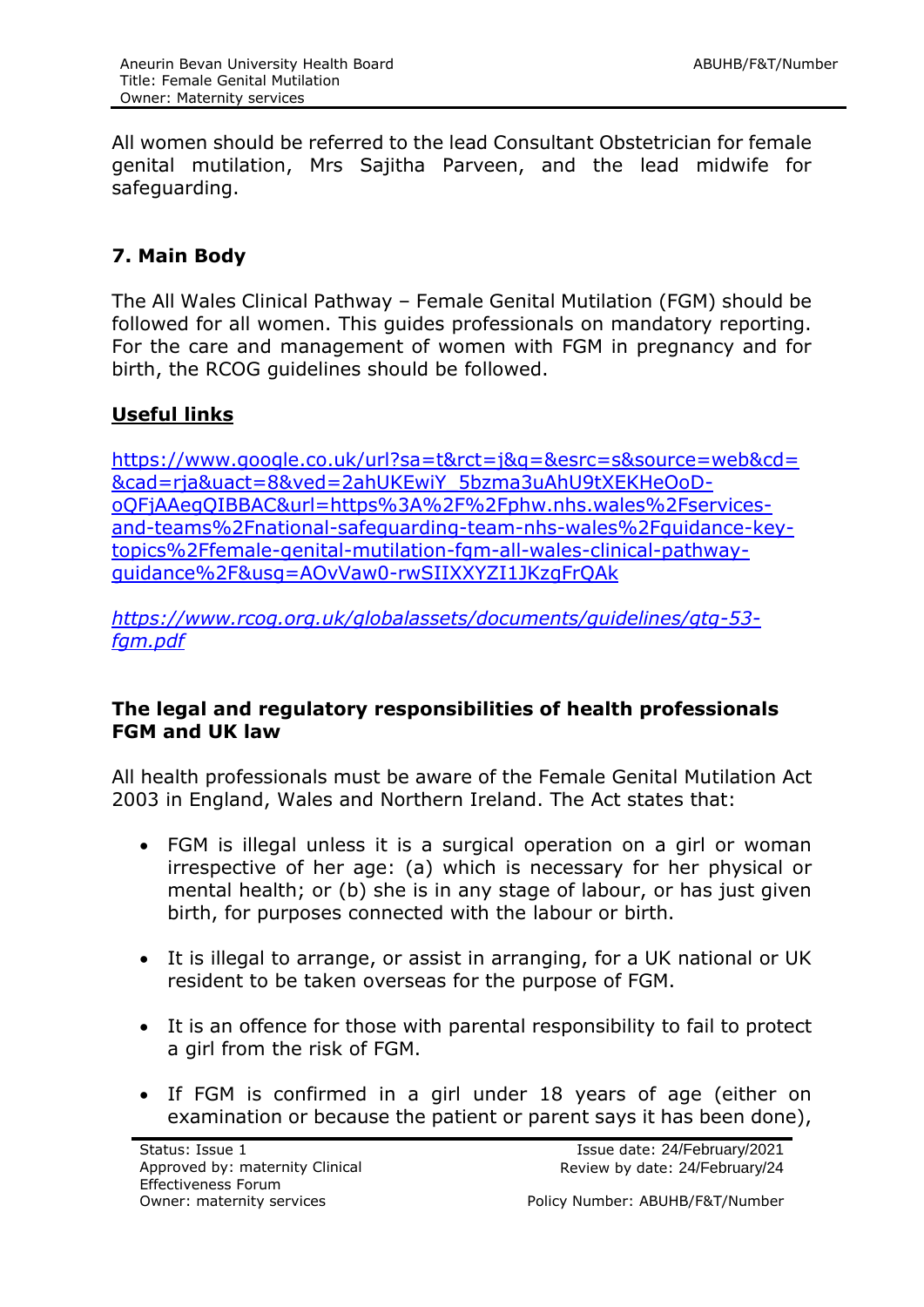reporting to the police is mandatory and this must be within 1 month of confirmation. (See All Wales Guideline attached for reporting process and forms).

 Re-infibulation is illegal; there is no clinical justification for reinfibulation and it should not be undertaken under any circumstances.

#### **Identifying women with FGM:**

 All women, irrespective of country of origin, should be asked for a history of FGM at their booking antenatal visit so that FGM can be identified early in the pregnancy. This should be documented in the hand held notes on each antenatal contact (box provided).

#### **When a woman with FGM is identified:**

- The health professional must explain the UK law on FGM.
- The health professional must understand the difference between recording (documenting FGM in the medical records for data collection) and reporting (making a referral to police and/or social services.
- The health professional should be aware that it is not mandatory to report all pregnant women to social services or the police. An individual risk assessment should be made by a member of the clinical team (midwife or obstetrician) using the FGM safeguarding risk assessment tool (as above).
- If the unborn child, or any related child, is considered at risk then a report should be made.

#### **Management in obstetric and gynaecological practice**

- All women should be referred to the lead Consultant Obstetrician for FGM, Mrs Sajitha Parveen.
- All gynaecologists, obstetricians and midwives should receive mandatory training on FGM.
- Lead consultant obstetrician and/or team should offer information and advice about FGM; in relation to child safeguarding risk assessment; gynaecological assessment; de-infibulation; and access to other services.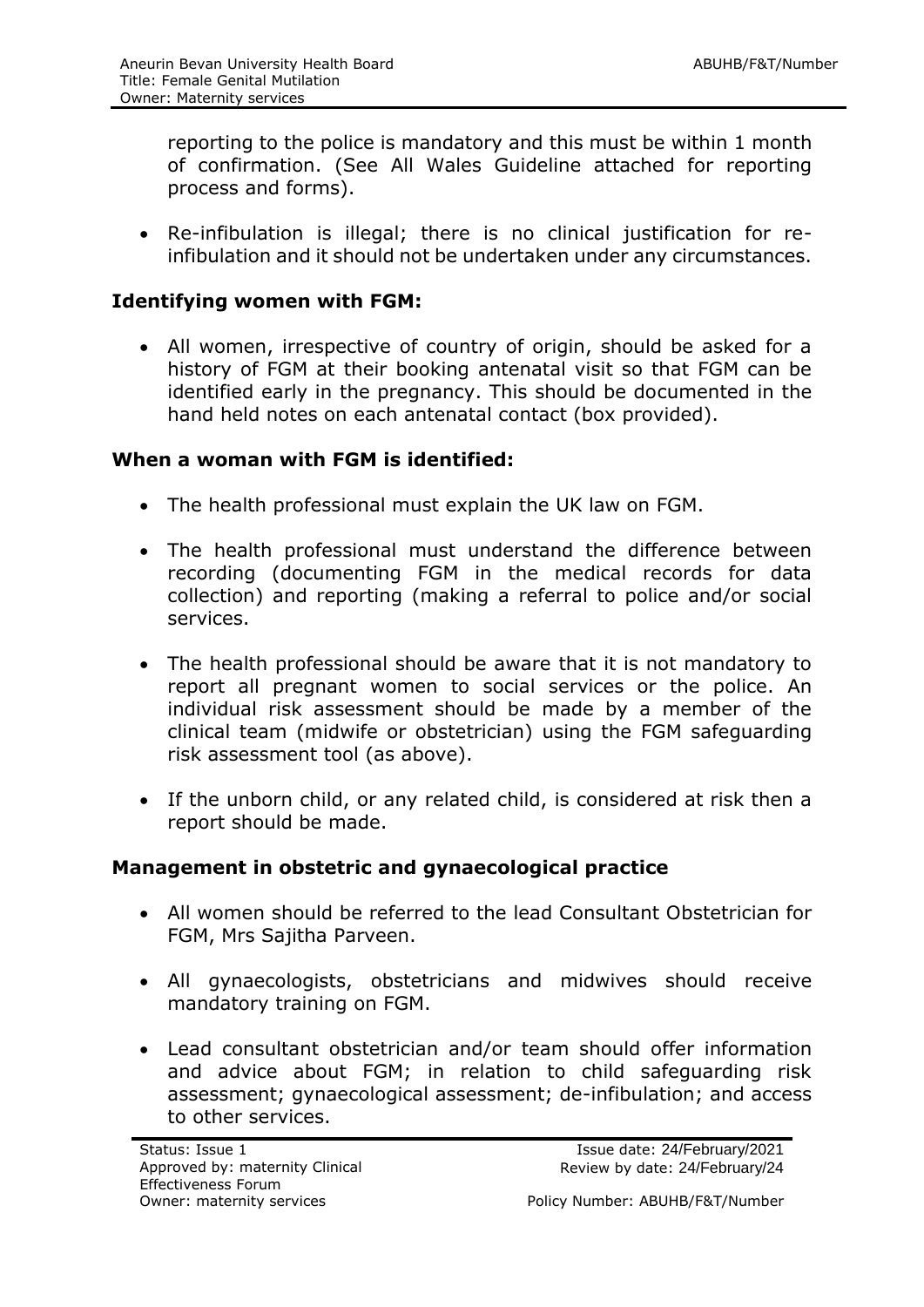• Health professionals should ensure that, in consultations with women affected by FGM, the consultation and examination environment is safe and private, their approach is sensitive and non-judgemental and professional interpreters are used where necessary. Family members should not be used as interpreters.

#### **How recent FGM should be managed?**

- Healthcare professionals should be vigilant and aware of the clinical signs and symptoms of recent FGM, which include pain, haemorrhage, infection and urinary retention.
- Examination findings should be accurately recorded in the clinical records. Some type 4 FGM, where a small incision or cut is made adjacent to or on the clitoris, can leave few, if any, visible signs when healed. Consideration should be given to photographic documentation of the findings at acute presentation.
- Legal and regulatory procedures must be followed (See above); all women and girls with acute or recent FGM require police and social services referral.
- Clinicians should be aware that psychological sequelae and impaired sexual function can occur with all types of FGM.
- Examination should include inspection of the vulva to determine the type of FGM and whether de-infibulation is indicated, as well as to identify any other FGM-related morbidities, e.g. epidermoid inclusion cysts.
- All women should be offered referral for psychological assessment and treatment, testing for HIV, hepatitis B and C and sexual health screening. Where appropriate, women should be referred to gynaecological subspecialties, e.g. psychosexual services, urogynaecology.
- Gynaecologists should be aware that narrowing of the vagina due to type 3 FGM can preclude vaginal examination for cervical smears and genital infection screens. De-infibulation may be required prior to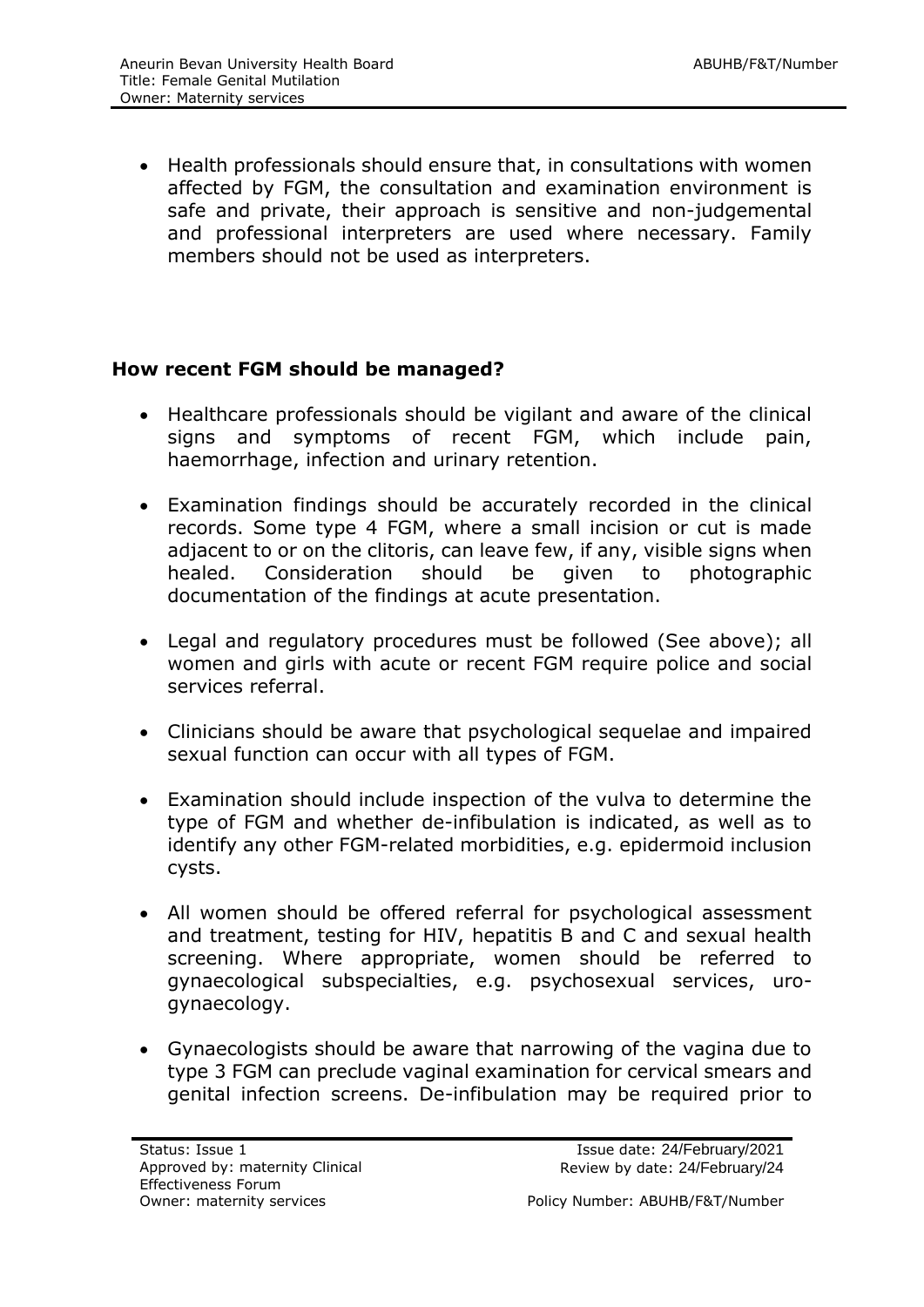gynaecological procedures such as surgical management of miscarriage (SMM) or termination of pregnancy (TOP).

- Women with FGM are more likely to have obstetric complications and consultant-led care is recommended. However, some women with previous uncomplicated vaginal deliveries may be suitable for midwifery-led care in labour. This should be discussed fully with the woman and the lead obstetrician for FGM.
- Referral for psychological assessment and treatment should be offered.
- The vulva should be inspected to determine the type of FGM and whether de-infibulation is indicated. If the introitus is sufficiently open to permit vaginal examination and if the urethral meatus is visible, then de-infibulation is unlikely to be necessary.
- Screening for hepatitis C should be offered in addition to the other routine antenatal screening tests (hepatitis B, HIV and syphilis).
- De-infibulation may be performed antenatally, in the first stage of labour or at the time of delivery and can usually be performed under local anaesthetic in a delivery suite room. It can also be performed preoperatively after caesarean section (See RCOG Green top guidelines no. 53 as above).
- The midwife or obstetrician should discuss, agree and record a plan of care.
- Women should be informed that re-infibulation will not be undertaken under any circumstances.
- If a woman requires intrapartum de-infibulation, the midwife and obstetrician caring for her should have completed training in deinfibulation or should be supervised appropriately.
- If de-infibulation planned for the time of delivery is not undertaken because of recourse to caesarean section, then the option of perioperative de-infibulation (i.e. just after caesarean section) should be considered and discussed with the woman.
- Labial tears in women with FGM should be managed in the same manner as in women without FGM. Repairs should be performed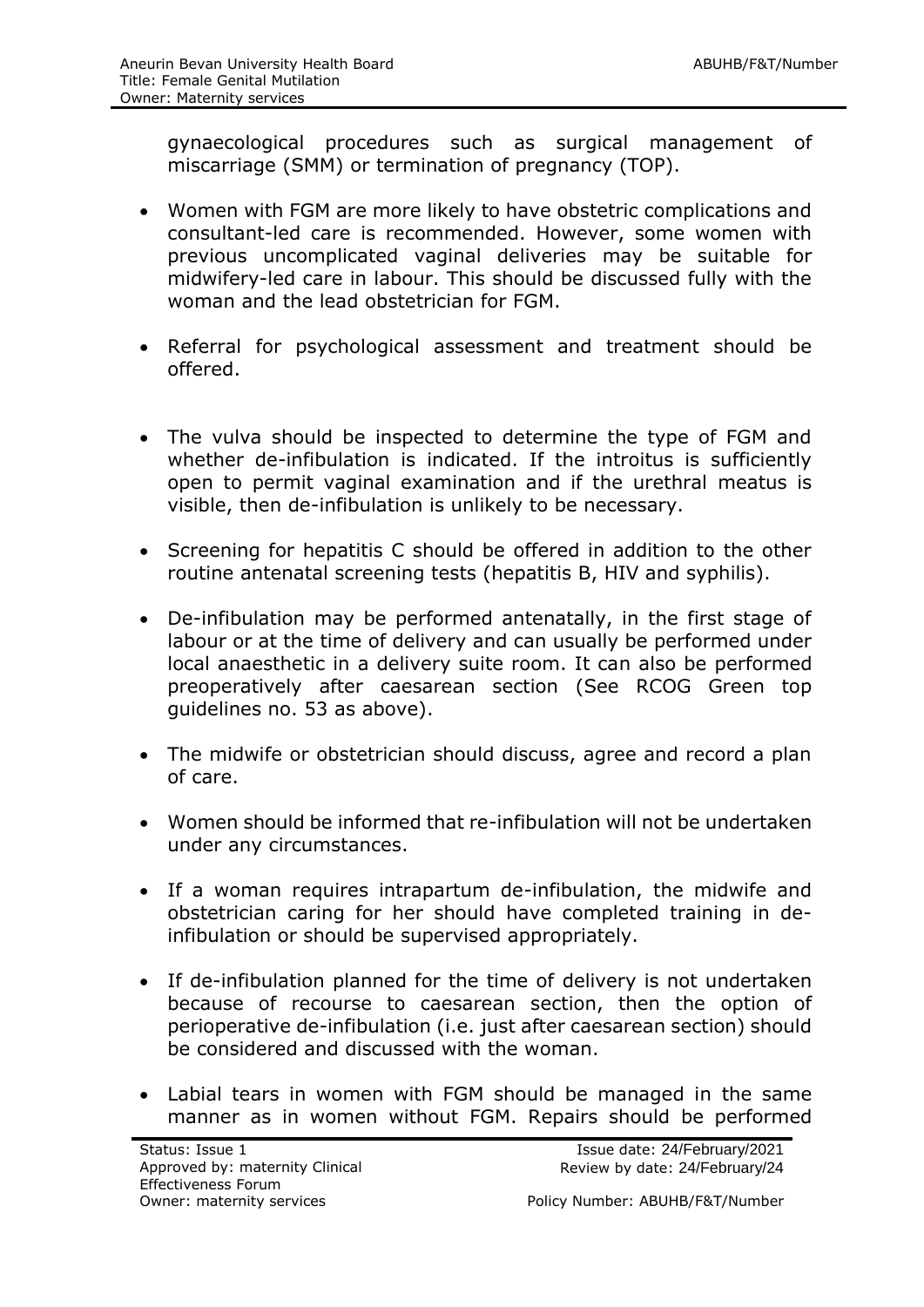where clinically indicated, after discussion with the woman and using appropriate materials and techniques.

- A woman whose planned de-infibulation was not performed because of delivery by caesarean section should have follow-up in a gynaecology outpatient or FGM clinic so that de-infibulation can be offered before a subsequent pregnancy.
- The discharging midwife should ensure that all legal and regulatory processes have been adhered to prior to discharge.

#### <span id="page-7-0"></span>**8. Resources**

The lead midwife for safeguarding is responsible for reporting the monthly figures of women with FGM, known to maternity services, on the maternity dashboard, to Welsh Government.

#### <span id="page-7-1"></span>**9. Training**

All professionals are responsible for attending mandatory training and accessing the ABUHB equality and diversity training online. In addition all staff are encouraged to seek the support and advice of the safeguarding lead midwife and encouraged to access the All Wales FGM training package.

#### <span id="page-7-2"></span>**10. Implementation**

Implementing the guidelines will be reviewed by notes audits, and through the clinical governance framework.

#### <span id="page-7-3"></span>**11. Further Information Clinical Documents**

The All Wales Clinical Pathway – Female Genital Mutilation (FGM) (2018) The Royal College of Obstetricians and Gynaecologists (RCOG) green top guideline Number 53 for Female genital mutilation (updated 2018)

#### <span id="page-7-4"></span>**12. Health and Care Standards Wales**

This guideline follows the All Wales Clinical Pathway- FGM (2018) Safe and effective care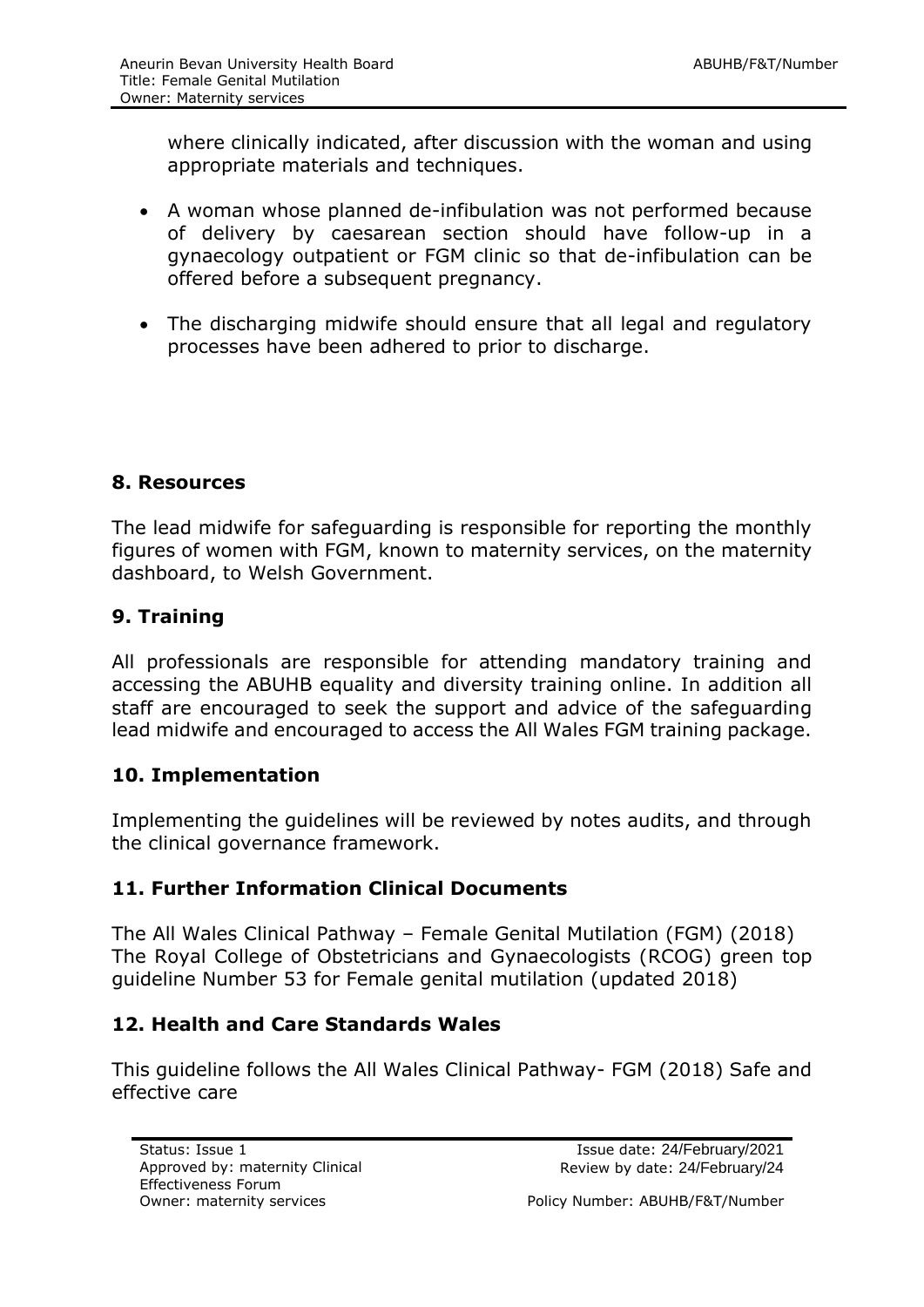# <span id="page-8-0"></span>**13. Equality**

The MBRRACE-UK : Saving Lives, Improving Mothers' Care 202: Lessons to inform maternity care from the UK and Ireland Confidential Enquiries in Maternal Death and Morbidity 2016-18 (2021) highlights minority ethnic groups, Non UK citizens, non-English speaking, and women born outside the UK as being in a higher risk group. This guideline aims to address inequalities in care for these women, by standardising management and care pathways.

Explain how the document promotes equality of opportunity and/or good relations between different groups.

#### <span id="page-8-1"></span>**14. Environmental Impact**

An environmental assessment does not need to be carried out.

#### <span id="page-8-2"></span>**15. Audit**

Discussion and approval by the maternity services clinical effectiveness forum

#### <span id="page-8-3"></span>**16. Review**

Every three years through the maternity services Clinical Effectiveness Forum

#### <span id="page-8-4"></span>**17. References**

MBRRACE-UK Saving Lives, Improving Mothers' Care (2016-2018) [www.npeu.ox.ac.uk](http://www.npeu.ox.ac.uk/) Accessed 14/01/2021 RCOG Green Top Guideline No.53 Female Genital Mutilation and its Management [www.rcog.org.uk](http://www.rcog.org.uk/) Accessed 14/01/2021 All Wales Clinical Pathway – Female Genital Mutilation (FGM) [www.phw.nhs.wales](http://www.phw.nhs.wales/) Accessed 14/01/2021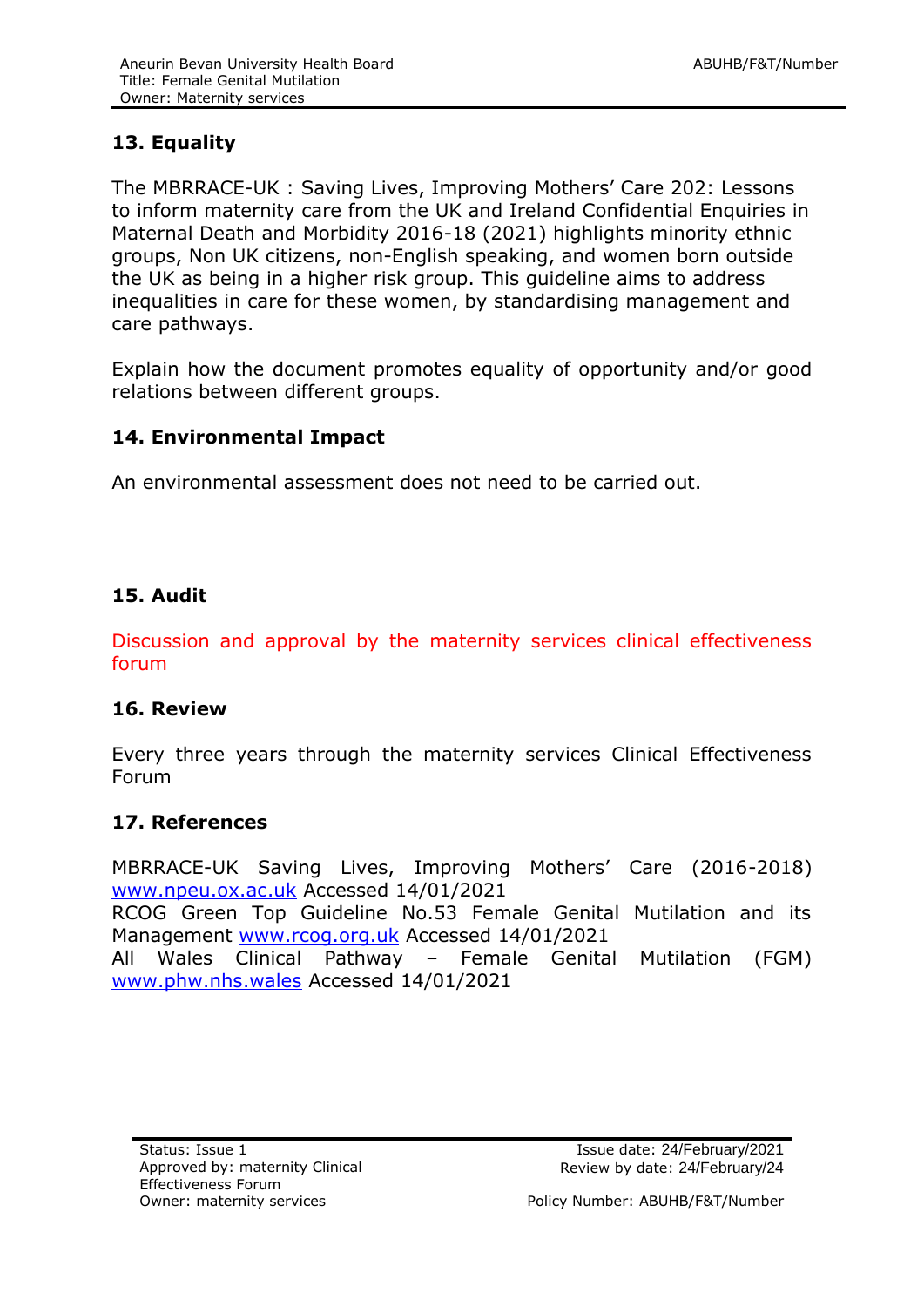# **18. Appendices – Flow Chart**

<span id="page-9-0"></span>Flow chart reproduced from Cardiff and Vale University Health Board FGM pathway (2021)

Owner: maternity services extending the Muslim Policy Number: ABUHB/F&T/Number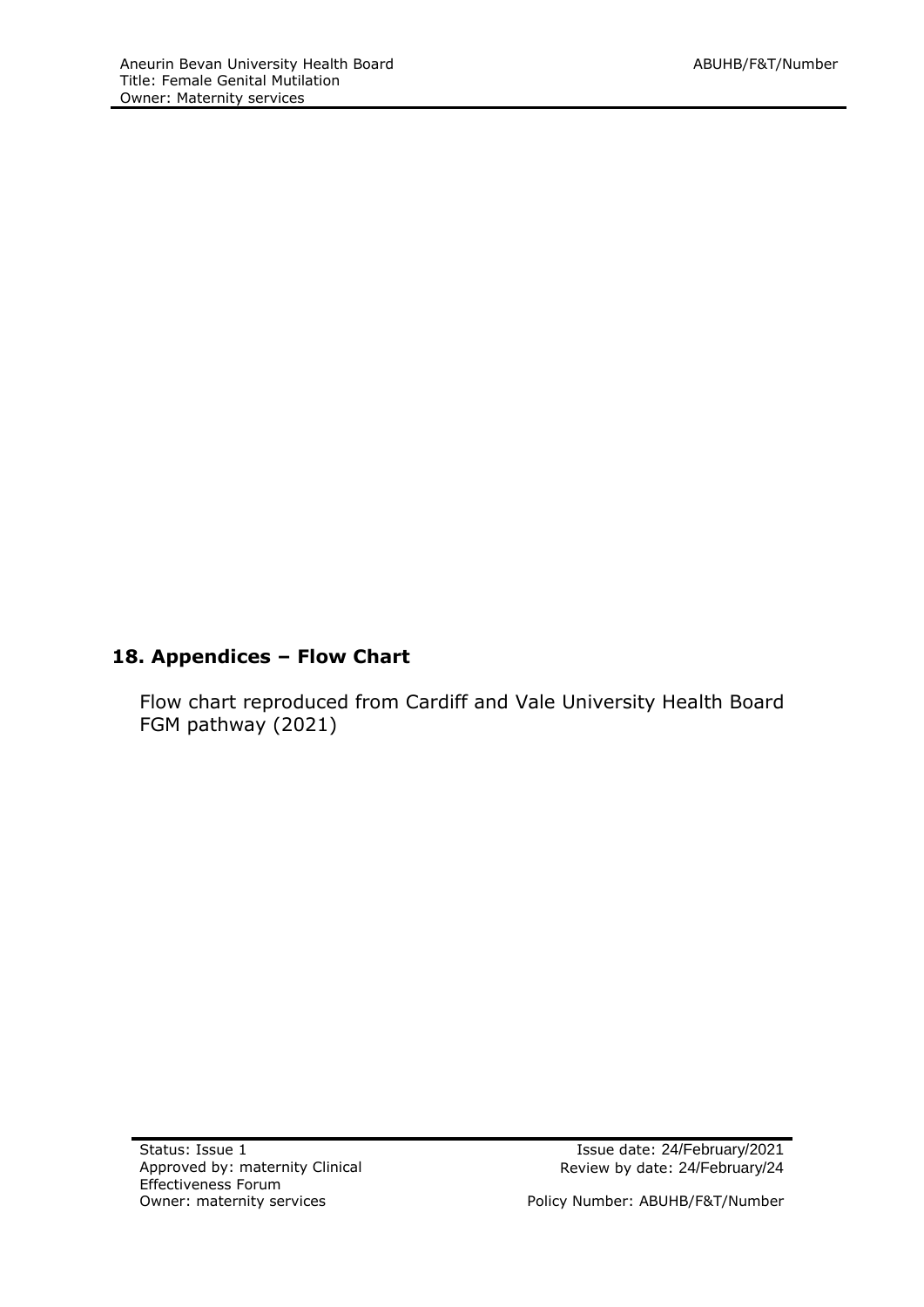

## 19. Appendices

Status: Issue 1 Issue 1 Issue date: 24/February/2021 Approved by: maternity Clinical Effectiveness Forum

Review by date: 24/February/24

Owner: maternity services extending the Policy Number: ABUHB/F&T/Number